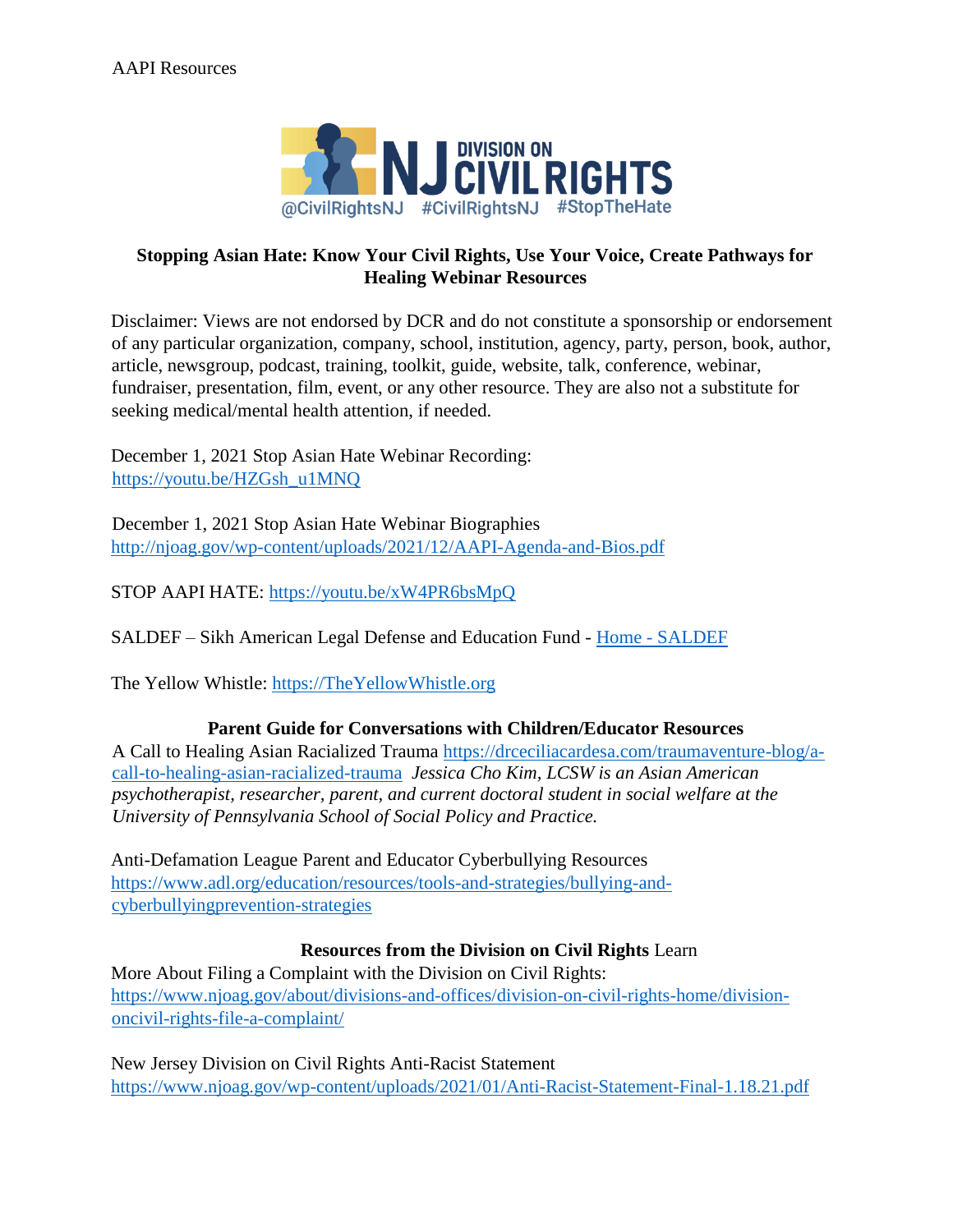New Jersey Law Against Discrimination <https://www.nj.gov/oag/dcr/downloads/NJ-Law-Against-Discrimination.pdf>

New Jersey Office of Attorney General Division on Civil Rights Resource Page [https://www.njoag.gov/about/divisions-and-offices/division-on-civil-rights-home/division](https://www.njoag.gov/about/divisions-and-offices/division-on-civil-rights-home/division-on-civil-rights-resources/)[oncivil-rights-resources/](https://www.njoag.gov/about/divisions-and-offices/division-on-civil-rights-home/division-on-civil-rights-resources/)

Racial Justice Key Terms & Definitions [https://www.njoag.gov/wp-content/uploads/2021/06/Sample-Racial-Justice-Key-Terms](https://www.njoag.gov/wp-content/uploads/2021/06/Sample-Racial-Justice-Key-Terms-and-Definitions.pdf)[andDefinitions.pdf](https://www.njoag.gov/wp-content/uploads/2021/06/Sample-Racial-Justice-Key-Terms-and-Definitions.pdf)

75th Anniversary Youth Bias Task Force Student Competition Exhibit [https://www.njoag.gov/about/divisions-and-offices/division-on-civil-rights](https://www.njoag.gov/about/divisions-and-offices/division-on-civil-rights-home/75th-anniversary-exhibit/)[home/75thanniversary-exhibit/](https://www.njoag.gov/about/divisions-and-offices/division-on-civil-rights-home/75th-anniversary-exhibit/)

## **Agencies that Enforce Civil Rights Laws Outside of NJ**

If you experience a civil rights violation in New York or Pennsylvania, you can file a complaint with agencies in those states. Some larger cities, like New York City and Philadelphia, have their own civil rights agencies that can also respond and take action on complaints. They may also have additional protections under their local laws.

## **New York State:**

NY Division of Human Rights

• [https://dhr.ny.gov/](https://urldefense.com/v3/__https:/dhr.ny.gov/__;!!J30X0ZrnC1oQtbA!czC4h4efp70Ud9P8bfcvdDSxiq3j3KXp_zN9zn12RWH7hSE6addJdBhM0Es0fCYYgcrSu8eW4QNBdVE6$) • 1-888-392-3644.

# **New York City:**

New York City Commission on Human Rights:

- [https://www1.nyc.gov/site/cchr/index.page](https://urldefense.com/v3/__https:/www1.nyc.gov/site/cchr/index.page__;!!J30X0ZrnC1oQtbA!czC4h4efp70Ud9P8bfcvdDSxiq3j3KXp_zN9zn12RWH7hSE6addJdBhM0Es0fCYYgcrSu8eW4f2MuVB6$)
- $\cdot$  (212) 416-0197

### **Pennsylvania:**

### Pennsylvania Office of the Attorney General

- [https://www.attorneygeneral.gov/protect-yourself/civil-rights/](https://urldefense.com/v3/__https:/www.attorneygeneral.gov/protect-yourself/civil-rights/__;!!J30X0ZrnC1oQtbA!czC4h4efp70Ud9P8bfcvdDSxiq3j3KXp_zN9zn12RWH7hSE6addJdBhM0Es0fCYYgcrSu8eW4RWZ1-d9$)
- $\cdot$  717-787-0822

# **Philadelphia:**

Philadelphia Commission on Human Relations

• [https://www.phila.gov/departments/philadelphia-commission-on-human-relations/](https://urldefense.com/v3/__https:/www.phila.gov/departments/philadelphia-commission-on-human-relations/__;!!J30X0ZrnC1oQtbA!czC4h4efp70Ud9P8bfcvdDSxiq3j3KXp_zN9zn12RWH7hSE6addJdBhM0Es0fCYYgcrSu8eW4T1Q5Re7$)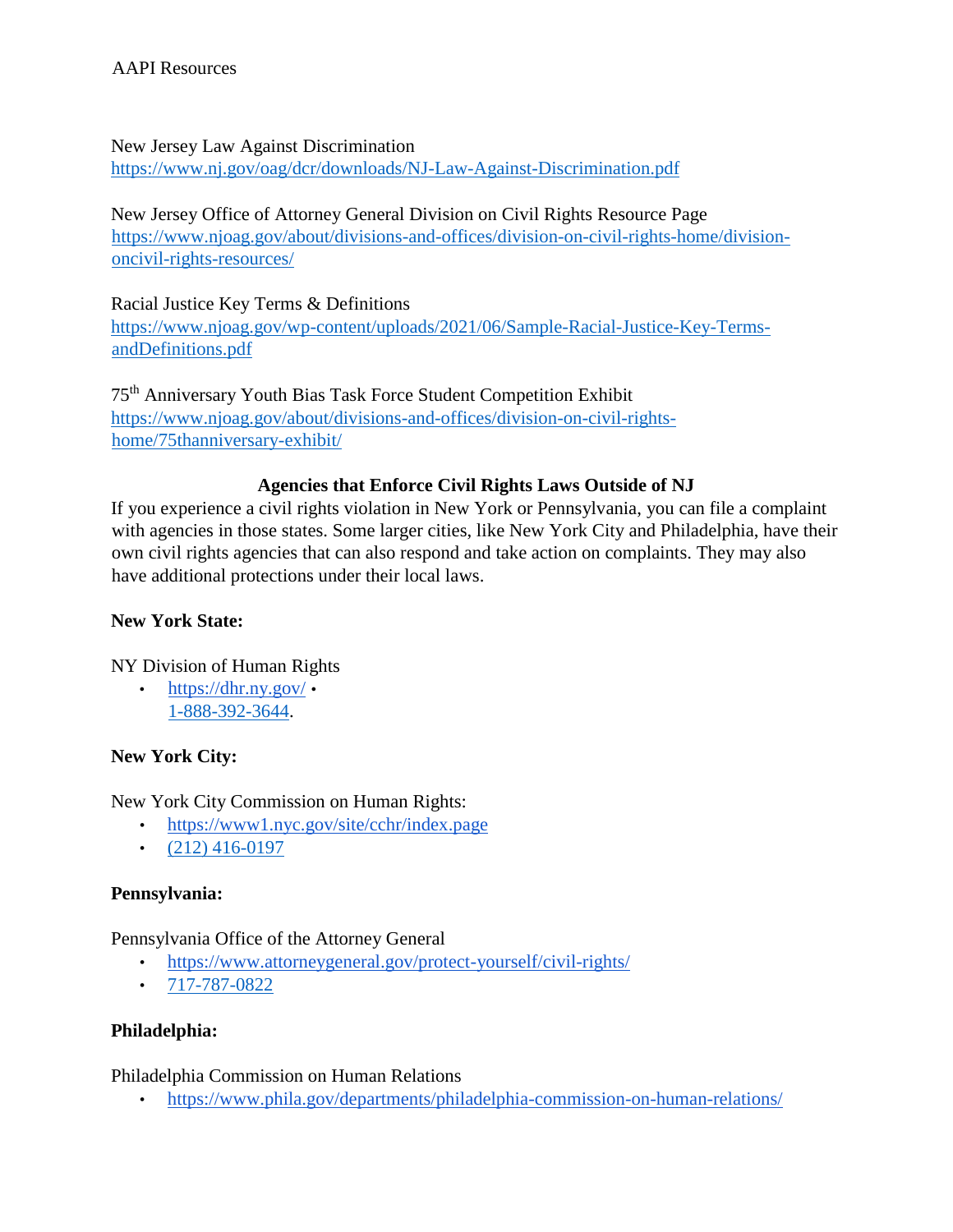$\cdot$  (215) 686-4670

**NJ Department of Law & Public Safety Division of Criminal Justice Resources** 

REPORT Bias Crime Flyer English:<https://www.nj.gov/oag/bias/downloads/Bias-Flier.pdf>

REPORT Bias Crime Flyer Chinese Traditional: [https://www.nj.gov/oag/bias/downloads/BiasFlier\\_Chinese\\_Traditional.pdf](https://www.nj.gov/oag/bias/downloads/Bias-Flier_Chinese_Traditional.pdf)

REPORT Bias Crime Flyer Chinese Simplified: [https://www.nj.gov/oag/bias/downloads/BiasFlier\\_Chinese\\_Simplified.pdf](https://www.nj.gov/oag/bias/downloads/Bias-Flier_Chinese_Simplified.pdf)

REPORT Bias Crime Flyer Korean: [https://nj.gov/oag/bias/downloads/Bias-Flier\\_Korean.pdf](https://nj.gov/oag/bias/downloads/Bias-Flier_Korean.pdf)

REPORT Bias Crime Flyer Tagalog: [https://nj.gov/oag/bias/downloads/Bias-Flier\\_Tagalog.pdf](https://nj.gov/oag/bias/downloads/Bias-Flier_Tagalog.pdf)

# **U.S Department of Justice Resources**

U.S. Department of Justice, Community Relations Service (CRS): [http://www.justice.gov/crs](https://urldefense.com/v3/__http:/www.justice.gov/crs__;!!J30X0ZrnC1oQtbA!bbyPBDs8twWI3E5LuCfBJxnz1VVWJ9ufYuCuevMcefMiYjcD_0juvrGAQQ8uplhxf058vbgDhsMlvQOs$)

Hate Crimes Website [http://www.justice.gov/hatecrimes](https://urldefense.com/v3/__http:/www.justice.gov/hatecrimes__;!!J30X0ZrnC1oQtbA!bbyPBDs8twWI3E5LuCfBJxnz1VVWJ9ufYuCuevMcefMiYjcD_0juvrGAQQ8uplhxf058vbgDhnXG94sv$)

CRS Fact Sheet and Programs:

Fact Sheet: [https://www.justice.gov/file/1376521/download](https://urldefense.com/v3/__https:/www.justice.gov/file/1376521/download__;!!J30X0ZrnC1oQtbA!bbyPBDs8twWI3E5LuCfBJxnz1VVWJ9ufYuCuevMcefMiYjcD_0juvrGAQQ8uplhxf058vbgDhpSXOxQI$)

Hate Crime Prevention Forum: [https://www.justice.gov/file/1376541/download](https://urldefense.com/v3/__https:/www.justice.gov/file/1376541/download__;!!J30X0ZrnC1oQtbA!bbyPBDs8twWI3E5LuCfBJxnz1VVWJ9ufYuCuevMcefMiYjcD_0juvrGAQQ8uplhxf058vbgDhiDnF2EC$)

Protecting Places of Worship Forum: [https://www.justice.gov/file/1376571/download](https://urldefense.com/v3/__https:/www.justice.gov/file/1376571/download__;!!J30X0ZrnC1oQtbA!bbyPBDs8twWI3E5LuCfBJxnz1VVWJ9ufYuCuevMcefMiYjcD_0juvrGAQQ8uplhxf058vbgDhgfaId9w$)

Engaging and Building Partnerships with Muslim Americans: [https://www.justice.gov/file/1376566/download](https://urldefense.com/v3/__https:/www.justice.gov/file/1376566/download__;!!J30X0ZrnC1oQtbA!bbyPBDs8twWI3E5LuCfBJxnz1VVWJ9ufYuCuevMcefMiYjcD_0juvrGAQQ8uplhxf058vbgDhmaznf4w$)

Engaging and Building Partnerships with Sikh Americans: [https://www.justice.gov/file/1376586/download](https://urldefense.com/v3/__https:/www.justice.gov/file/1376586/download__;!!J30X0ZrnC1oQtbA!bbyPBDs8twWI3E5LuCfBJxnz1VVWJ9ufYuCuevMcefMiYjcD_0juvrGAQQ8uplhxf058vbgDhjOR_fZL$)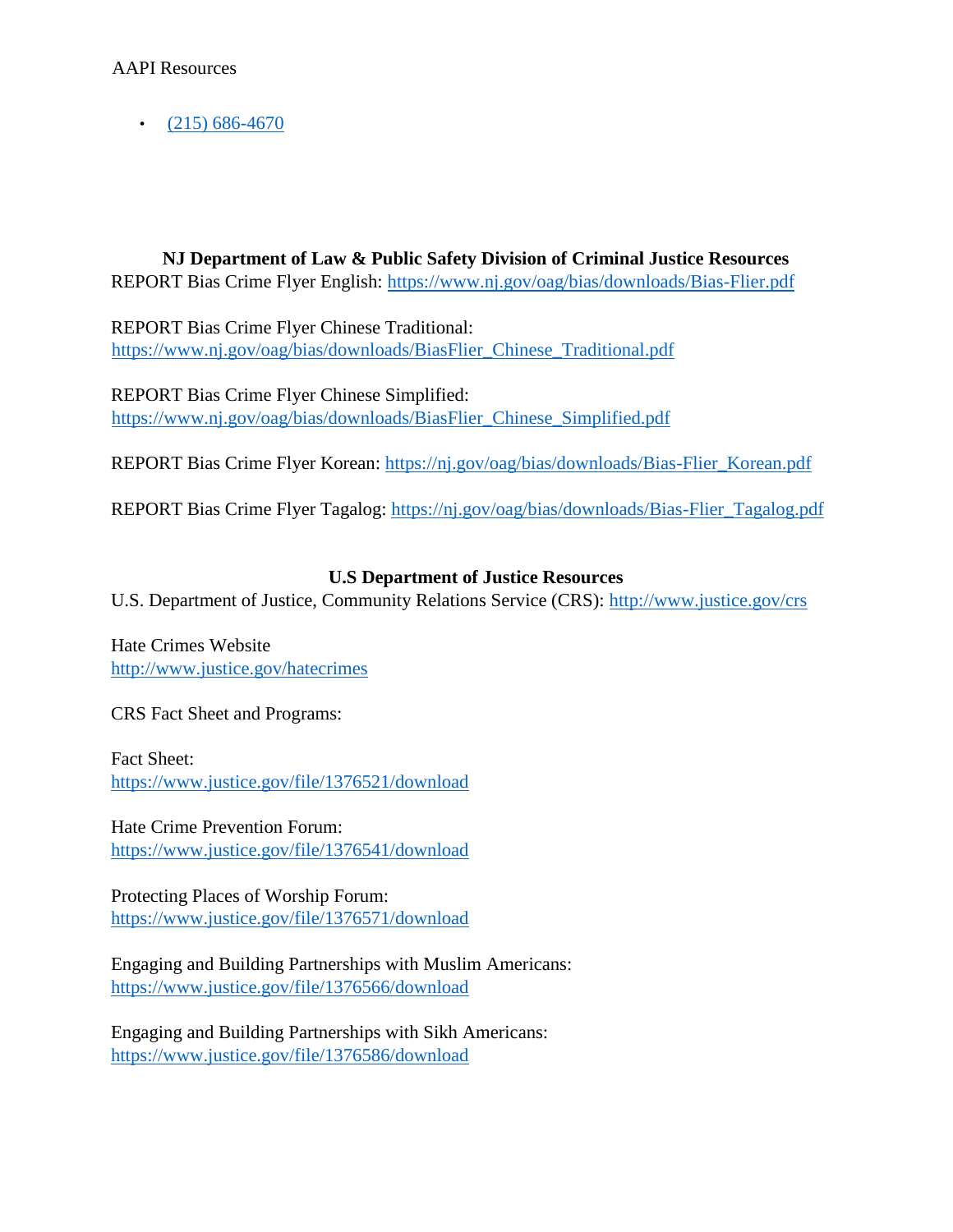[Harpreet Singh](https://www.youtube.com/watch?v=8cP0LyccXKc) Mokha (U[S-DOJ\) | Panel on Police Community Relations | Regional Muslim](https://www.youtube.com/watch?v=8cP0LyccXKc) [Convention -](https://www.youtube.com/watch?v=8cP0LyccXKc) [YouTube](https://www.youtube.com/watch?v=8cP0LyccXKc)

[Harpreet Singh Mokha Department of Justice Community Relations Speaking -](https://www.youtube.com/watch?v=aGDtkaZmVdA) [YouTube](https://www.youtube.com/watch?v=aGDtkaZmVdA) **Resources for Mental Health Care** 

Note that the following 4 organizations have websites with free directories of mental health professionals and the services offered. In addition, they are available on Facebook and/or Instagram as well.

Asian American Psychological Association Website:<https://aapaonline.org/>

[The Consortium of](https://consortiumnj.org/) [Mental Health](https://consortiumnj.org/) [and Educational](https://consortiumnj.org/) [Professionals of Color-NJ](https://consortiumnj.org/) Contact: (929) 450.7071 Email: ingo@consortiumnj.org PO Box 502, Vauxhall, NJ 07088

[New Jersey Psychology Association](https://www.psychologynj.org/) Contact: (973) 243.9800 Email: njpa@psychologynj.org

[New Jersey Suicide Prevention Hopeline](http://www.njhopeline.com/) Contact: (855) 654.6735

[Northeast Counties Association of Psychologists](https://northeastnjpsychassoc.org/)

President: Nansie Ross Contact: (201) 447.1924 Email: nansie@verizon.net Vice President: Linda Glazer Contact: (201) 569.6633 Email: drlindabglazer@gmail.com Outreach: Norine Mohle Contact: (201) 690.6412 Email: norinemohle@gmail.com Website/IT: Brett Bersano Email: drbersano@gmail.com

[Second Floor Youth Helpline](http://www.2ndfloor.org/) Contact: (888) 222.2288

[The Trevor Project: Saving LGBTQ Lives](http://www.thetrevorproject.org/) Contact: (866) 654.6735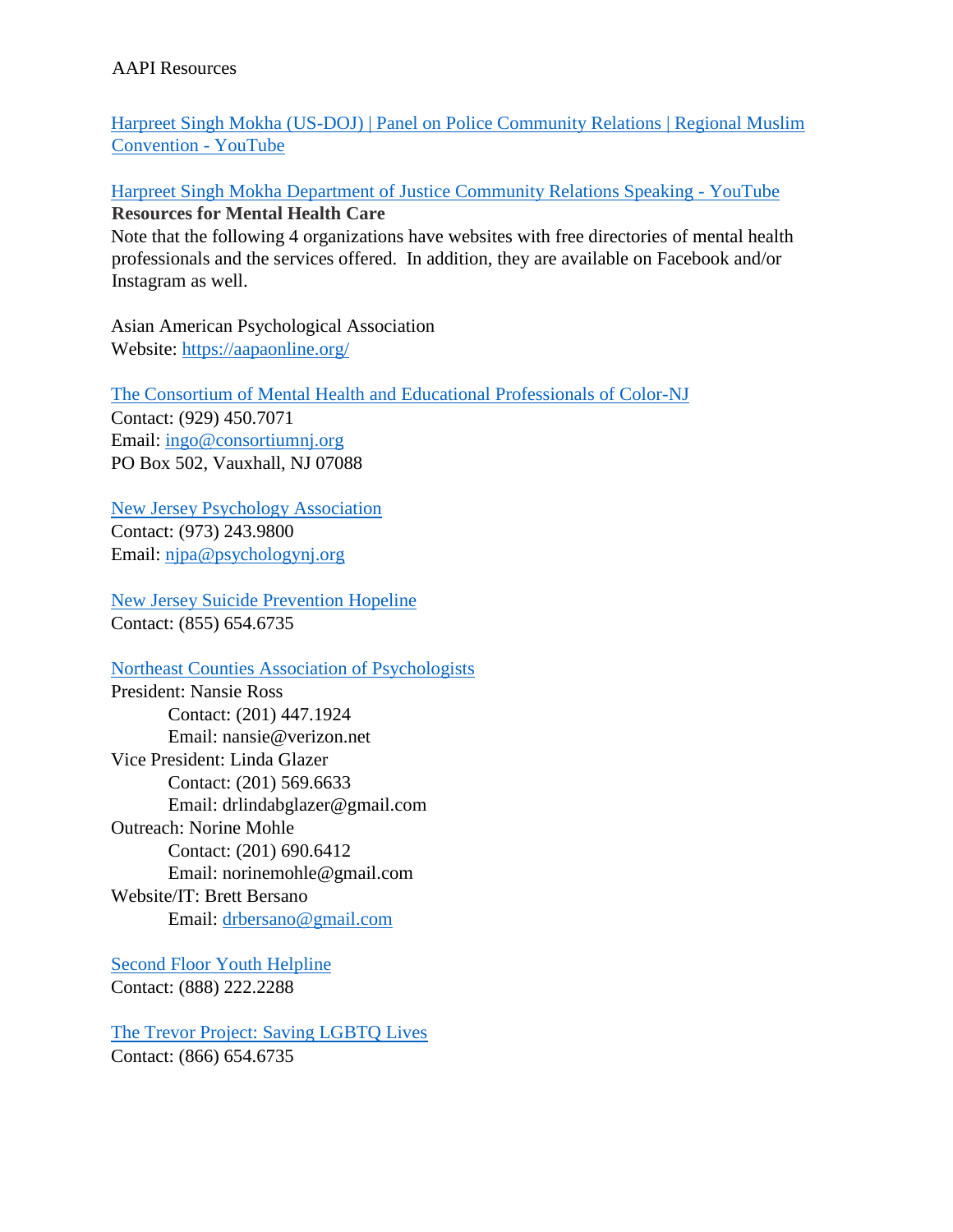## **Addiction Resources**

### [Alcoholics Anonymous](https://aa.org/)

Contact: (212) 870.3400

[Alcoholics Anonymous Online Support Groups](https://aa-intergroup.org/) [Northern New Jersey Alcoholics Anonymous \(NNJAA\)](https://www.nnjaa.org/) Contact: (908) 687.8566 or (800) 245.1377 [Gamblers](https://www.gamblersanonymous.org/ga/) 

### [Anonymous](https://www.gamblersanonymous.org/ga/)

Contact: (626) 960.3500 Hotline: (855) 222.5542 [Gamblers Anonymous Online Support Groups](https://area12ga.com/)

## [Narcotics Anonymous](https://na.org/)

Contact: (818) 773.9999 [Narcotics Anonymous Online Support Groups](https://virtual-na.org/meetings/) [Narcotics Anonymous in New Jersey](https://nanj.org/) Contact: (732) 933.0462 Hotline: (800) 992-0401

[Overeaters Anonymous](https://oa.org/)

Contact: (505) 891-2664 [Overeaters Anonymous Online Support Groups](https://oa.org/find-a-meeting/?type=1)

# **Resources for the State of New Jersey** [Mental](https://www.mhanj.org/)

[Health Association in New Jersey, Inc.](https://www.mhanj.org/) Contact: (800) 367.8850 Website:<https://www.mhanj.org/> Hotlines: The Peer Recovery WarmLine: (877) 292.5588 NJ Connect for Recovery: (855) 652.3737

[National Alliance on Mental Illness New Jersey](https://www.naminj.org/online-support-groups/) (NAMI)

Contact: (732) 940.0991 [NAMI New Jersey Online Support Groups:](http://www.naminj.org/online-support-groups/)

[National Domestic Violence Hotline](https://www.thehotline.org/) Contact: (800) 799.7233 Text: LOVEIS to 22522 Website:<https://www.thehotline.org/>

[National Suicide Hotline](https://suicidepreventionlifeline.org/) Contact: (800) 273.8255

[New Jersey 211](https://www.nj211.org/) Contact: 2-1-1 Text: Zip Code to 898-211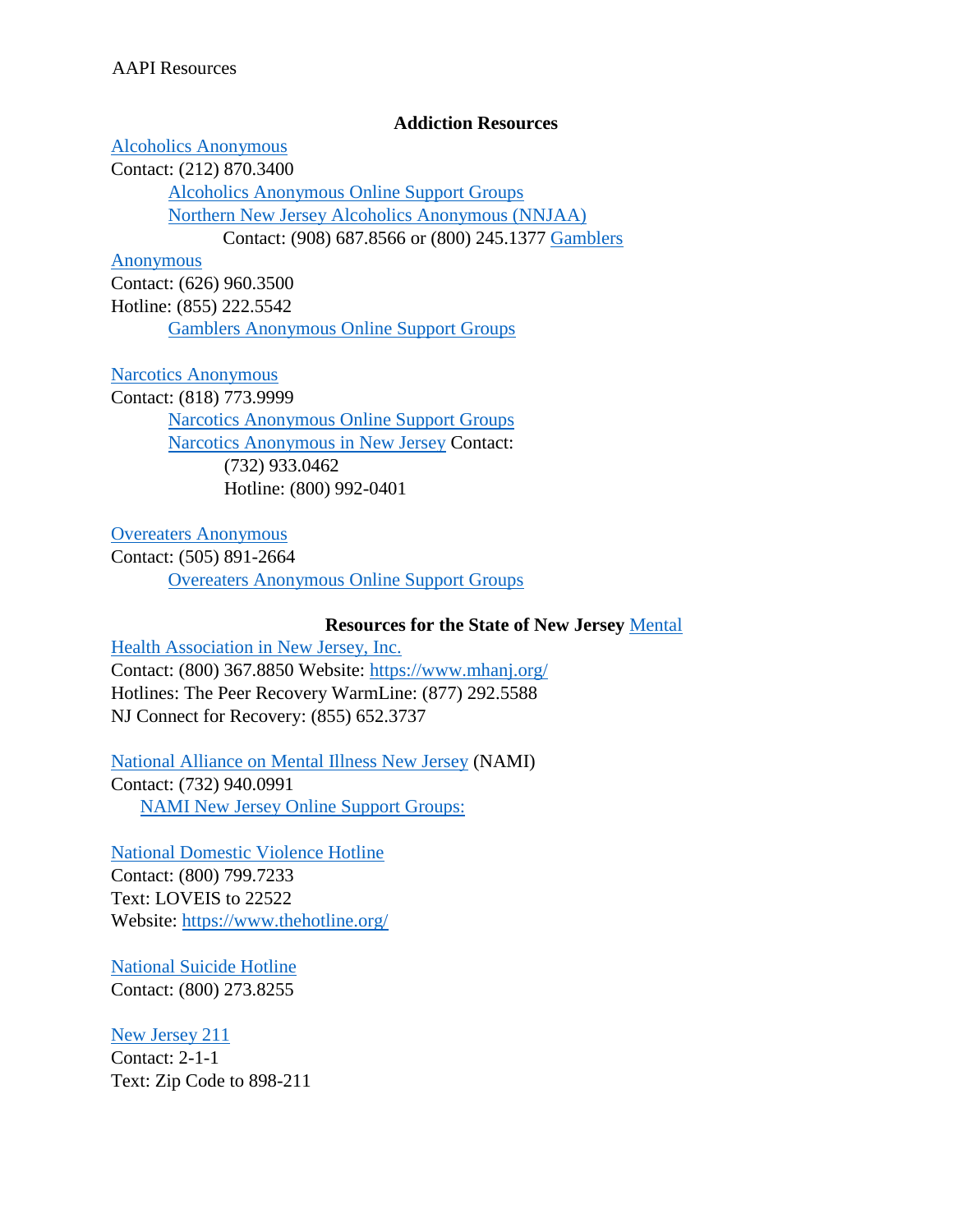[NJ Mental Health Cares](https://www.njmentalhealthcares.org/) Contact (800) 202.4357

[rtor.org: Gateway to Mental Health Services](http://rtor.org/) Contact: (203) 724-9070

#### **Northern New Jersey Mental Health Resources**

[Care Plus New Jersey Mental Health Care](https://careplusnj.org/) 

**High Focus Centers** 

[Mental Health Association of Passaic County](https://mhapassaic.org/) 

[Vantage Health Care System](https://vantagenj.org/)  Contact: (201) 567.0059 For Psychiatric Emergencies: (201) 262.HELP (4357)

[West Bergen Mental Health Care Facilities](https://westbergen.org/) 

**Central New Jersey Resources** 

**[High Focus Centers](https://highfocuscenters.pyramidhealthcarepa.com/)** 

[New Jersey Hope and Healing](https://www.mhanj.org/njhope/)

#### **Southern New Jersey Resources**

[South Jersey Behavioral Health Resources](https://sjbhr.org/PublicPages/Home.aspx) 

#### **Self-Care Resources** Links

to short videos that will help you find calm: [Safe House for Chill Pill and Calm](https://www.youtube.com/watch?v=F5X5oVmTyOM)

[Smiling Minds](https://www.youtube.com/user/SmilingMindTV)

[Yoga with Adriene](https://www.youtube.com/user/yogawithadriene)

Meditation Resources: [Calm](https://www.calm.com/)

[Simple Habit: The Best Meditation App for Busy People](https://www.simplehabit.com/)